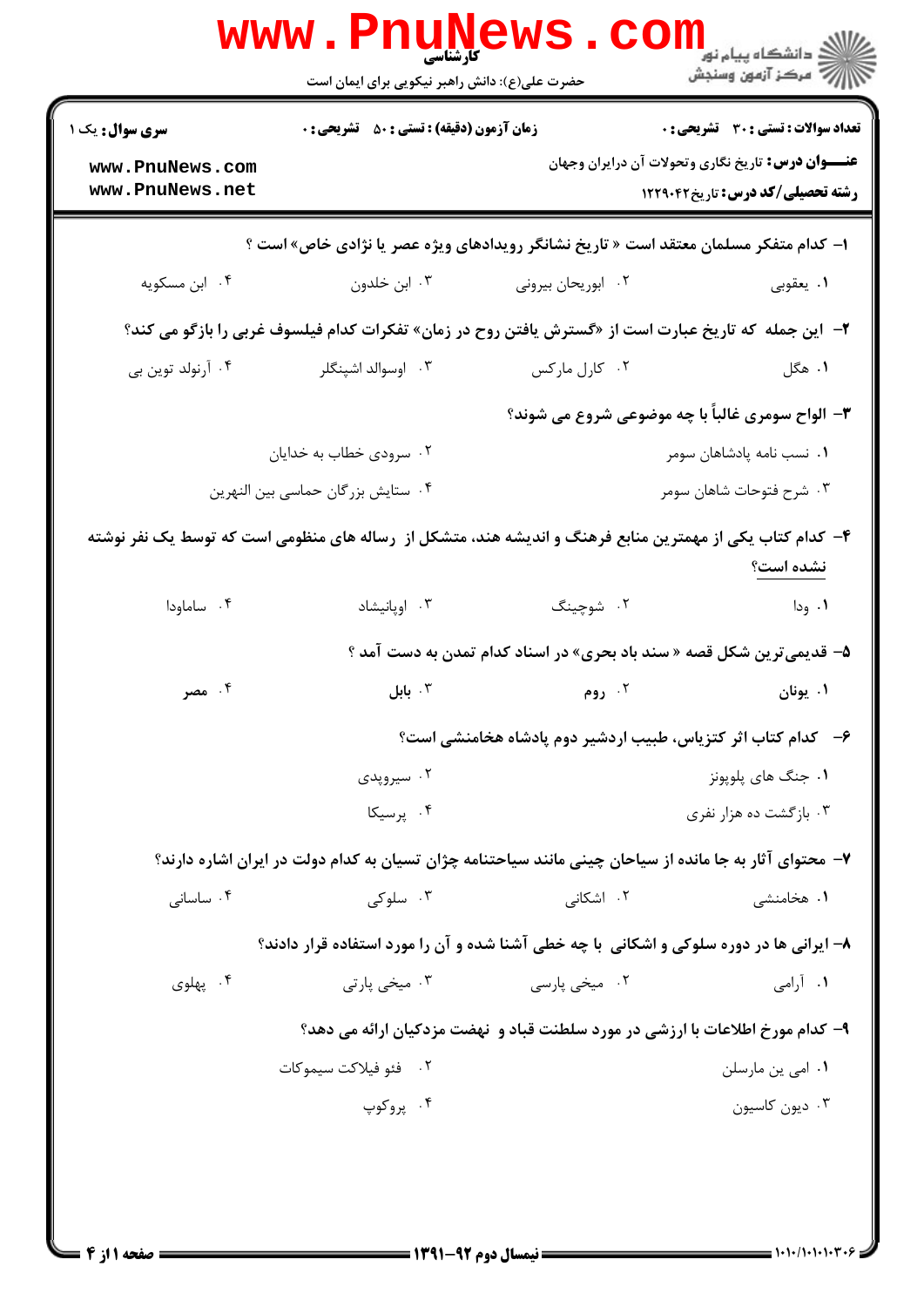|                                                                                                                                       | <b>WWW . PN</b><br>کارشناسی<br>حضرت علی(ع): دانش راهبر نیکویی برای ایمان است                               |                      | ڪ دانشڪاه پيا <sub>م</sub> نور<br>7- مرڪز آزمون وسنڊش                                                                                                |  |  |
|---------------------------------------------------------------------------------------------------------------------------------------|------------------------------------------------------------------------------------------------------------|----------------------|------------------------------------------------------------------------------------------------------------------------------------------------------|--|--|
| <b>سری سوال : ۱ یک</b><br>www.PnuNews.com<br>www.PnuNews.net                                                                          | <b>زمان آزمون (دقیقه) : تستی : 50 ٪ تشریحی : 0</b>                                                         |                      | <b>تعداد سوالات : تستی : 30 ٪ تشریحی : 0</b><br><b>عنـــوان درس:</b> تاریخ نگاری وتحولات آن درایران وجهان<br><b>رشته تحصیلی/کد درس:</b> تاریخ1۲۲۹۰۴۲ |  |  |
| ۱۰- یعقوبی مورخ مسلمان بخشی از دوران جوانی خود را در خدمت کدام سلسله اسلامی به سر برده و شرح پیروزی های آنها را<br>به قلم آورده است ؟ |                                                                                                            |                      |                                                                                                                                                      |  |  |
| ۰۴ آل بويه                                                                                                                            | ۰۳ سلجوقيان                                                                                                | ۰۲ طاهريان           | ٠١ سامانيان                                                                                                                                          |  |  |
|                                                                                                                                       | 11-   تاریخ طبری را با توجه به ملاحظات محتوایی آن به چه عنوانی می توان نام نهاد؟                           |                      |                                                                                                                                                      |  |  |
|                                                                                                                                       | ۰۲ تاریخ قبایل و طوایف                                                                                     |                      | ٠١. تاريخ امرا و وزراء                                                                                                                               |  |  |
|                                                                                                                                       | ۰۴ تاريخ خلفا و ائمه                                                                                       |                      | ۰۳ تاریخ پیامبران(ع) و پادشاهان                                                                                                                      |  |  |
|                                                                                                                                       |                                                                                                            |                      | ۱۲– اشکال عمده تاریخنگاری ترکیبی چیست؟                                                                                                               |  |  |
|                                                                                                                                       | ۰۱ گردآوردن یک گزارش کامل از روایت های و سلسله سندهای مختلف برای مورخ دشوار است.                           |                      |                                                                                                                                                      |  |  |
|                                                                                                                                       |                                                                                                            |                      | ۰۲ مورخ در مورد درستی و نادرستی اخبار نظر خود را بیان نمی کرد.                                                                                       |  |  |
|                                                                                                                                       |                                                                                                            |                      | ۰۳ مورخ درباره هیچ کدام از گزارشها اعتماد و وثوق کامل به دست نمی آورد.                                                                               |  |  |
|                                                                                                                                       | ۰۴ مورخ در انتخاب و برگزیدن یک روایت قابل اعتماد از میان گزارش های تاریخی دقت و توجهی ندارد.               |                      |                                                                                                                                                      |  |  |
|                                                                                                                                       |                                                                                                            |                      | ۱۳- در روش موضوعی، محور تاریخ نگاری چیست ؟                                                                                                           |  |  |
| ۰۴ اماكن جغرافيايي                                                                                                                    | ۰۳ اشخاص                                                                                                   | ۰۲ حوادث             | ٠١ زمان وقوع رويدادها                                                                                                                                |  |  |
|                                                                                                                                       | ۱۴- سبک و شیوه کدام مورخ مسلمان را میتوان به تعبیر امروز «تاریخ عینی» لقب داد؟                             |                      |                                                                                                                                                      |  |  |
| ۰۴ جويني                                                                                                                              | ۰۳ بیهقی $\cdot$                                                                                           | ۰۲ ابن اثیر          | ۰۱ یمینی                                                                                                                                             |  |  |
|                                                                                                                                       | ۱۵– گزارش سفارت ژان پلانو کارپینی که از طرف پاپ ماموریت داشت تا به اردوی خان مغول مسافرت کند، به چه عنوانی |                      | مشهور شده است؟                                                                                                                                       |  |  |
| ۰۴ آسه لينوس                                                                                                                          | ۰۳ سفر به شرق                                                                                              | ٠٢ گزارش ماتيو پاريس | ۰۱ حکایت تاتار                                                                                                                                       |  |  |
|                                                                                                                                       |                                                                                                            |                      | ۱۶-۔ مقدمه کتاب جامع التواريخ در چه موردي است؟                                                                                                       |  |  |
|                                                                                                                                       | ۰۲ ضرورت پرداختن به تاریخ                                                                                  |                      | ٠١ شرح شكوه و عظمت ايران باستان                                                                                                                      |  |  |
|                                                                                                                                       | ۰۴ مشکلات مورخان در گردآوری اسناد دیوانی                                                                   |                      | ۰۳ منابع و اسناد مغول ها                                                                                                                             |  |  |
|                                                                                                                                       |                                                                                                            |                      | ۱۷– ظفرنامه یزدی به دستور چه کسی نوشته شد ؟                                                                                                          |  |  |
| ۰۴ میرزا ابراهیم سلطان                                                                                                                | ۰۳ بايسنقر ميرزا                                                                                           | ۲. شاهرخ             | ۰۱ تیمور                                                                                                                                             |  |  |
|                                                                                                                                       |                                                                                                            |                      |                                                                                                                                                      |  |  |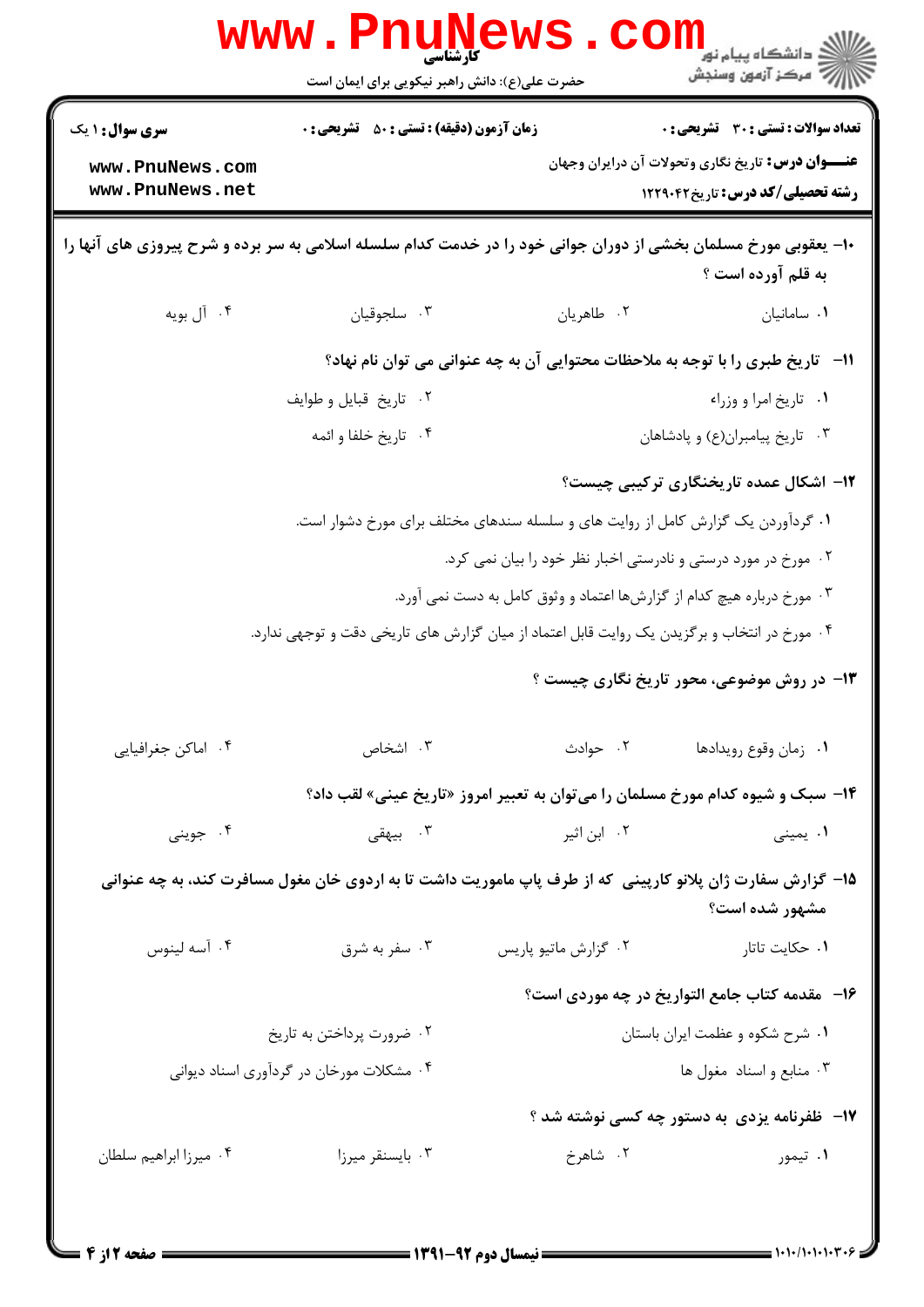|                                                              | <b>www.Pnune</b><br>کارشناسی<br>حضرت علی(ع): دانش راهبر نیکویی برای ایمان است                                      |                      | دانشگاه پيام نور ¶<br>ا∛ مرکز آزمهن وسنجش                                                                                                            |  |
|--------------------------------------------------------------|--------------------------------------------------------------------------------------------------------------------|----------------------|------------------------------------------------------------------------------------------------------------------------------------------------------|--|
| <b>سری سوال :</b> ۱ یک<br>www.PnuNews.com<br>www.PnuNews.net | <b>زمان آزمون (دقیقه) : تستی : 50 ٪ تشریحی : 0</b>                                                                 |                      | <b>تعداد سوالات : تستی : 30 ٪ تشریحی : 0</b><br><b>عنـــوان درس:</b> تاریخ نگاری وتحولات آن درایران وجهان<br><b>رشته تحصیلی/کد درس:</b> تاریخ1۲۲۹۰۴۲ |  |
|                                                              | ۱۸– کدام مورخ و پژوهشگر اخیر بر انحطاط شعر و ادبیات در دوره صفوی تأکید داشته و مسئول اصلی رواج این دیدگاه است؟     |                      |                                                                                                                                                      |  |
| ۰۴ رهربرن                                                    | ۰۳ سیوری                                                                                                           | ۰۲ مینورسکی          | ٠١. ادوارد براون                                                                                                                                     |  |
|                                                              | ۱۹-۔ در تقسیم بندی منابع تاریخی، سفرنامه ها جزء کدام دسته شناخته می شوند؟                                          |                      |                                                                                                                                                      |  |
| ۰۴ اقتصادی                                                   | ۰۳ زندگینامه                                                                                                       | ۰۲ جغرافیایی         | ۱. ادبی                                                                                                                                              |  |
|                                                              |                                                                                                                    |                      | +۲- کدام گزینه در مورد ویژگی های کتاب «تذکره الملوک»صحیح است؟                                                                                        |  |
| ١. موضوع اين اثر تشكيلات اصناف و بازاريان عهد صفوى است.      |                                                                                                                    |                      |                                                                                                                                                      |  |
|                                                              |                                                                                                                    |                      | ۰۲ این اثر به تشویق و حمایت محمود افغان نوشته و به او تقدیم شده است.                                                                                 |  |
|                                                              |                                                                                                                    |                      | ۰۳ محتوای این رساله شرح دقیقی از تشکیلات دیوانی و اداری صفویان است.                                                                                  |  |
|                                                              |                                                                                                                    |                      | ۰۴ مولف این اثر نویسنده اثر دیگری به نام « حبیب السیر فی اخبار بشر» است.                                                                             |  |
|                                                              |                                                                                                                    |                      | <b>۲۱</b> - نویسندگان هلندی دوره نادرشاه بیشتر به چه مسائلی می پرداختند؟                                                                             |  |
|                                                              | ۰۲ روانشناسی اجتماعی اهالی شهرهای ایران                                                                            |                      | ۰۱ اهمیت و ارزش فتوحات نادر                                                                                                                          |  |
|                                                              | ۰۴ نگرش مردم به اروپایی ها                                                                                         |                      | ۰۳ جنبه های انتقاد آمیز حکومت نادر                                                                                                                   |  |
|                                                              | <b>۲۲</b> – کدام دسته از منابع تاریخ معاصر، امروزه بزرگترین بخش در مأخذ تاریخ معاصر ایران و جهان را تشکیل می دهند؟ |                      |                                                                                                                                                      |  |
|                                                              | ۰۲ کتب و منابع غیر تاریخی                                                                                          |                      | ۰۱ روزنامه ها و مطبوعات                                                                                                                              |  |
|                                                              | ۰۴ آرشیوها و بایگانی ها                                                                                            |                      | ۰۳ منابع غیر مکتوب                                                                                                                                   |  |
|                                                              |                                                                                                                    |                      | <b>٢٣</b> - مولف تاريخ بيست ساله ايران كدام است؟                                                                                                     |  |
|                                                              | ۰۲ حسین مکی                                                                                                        |                      | ٠١ غلامرضا نجاتي                                                                                                                                     |  |
|                                                              | ۴ .       سيد جلال الدين مدنى                                                                                      |                      | ۰۳ سید حمید روحانی                                                                                                                                   |  |
|                                                              | ۲۴−  این مفهوم به منزله یکی از روش های ضبط حوادثی است که در اطراف شخص یا خاندان پدید آمدند ؟                       |                      |                                                                                                                                                      |  |
| ۰۴ سیره نگاری ها                                             | ۰۳ حکایات                                                                                                          | ٠٢ ايام العرب        | ۰۱ انساب                                                                                                                                             |  |
|                                                              | ۲۵- او نخستین سلطانی بود که در اسلام به جعل و تحریف در حقایق تاریخ پرداخت ؟                                        |                      |                                                                                                                                                      |  |
| ۰۴ مأمون                                                     | ۰۳ هارون الرشيد                                                                                                    | ۰۲ عبدالملک بن مروان | ٠١ معاويه                                                                                                                                            |  |
|                                                              |                                                                                                                    |                      |                                                                                                                                                      |  |